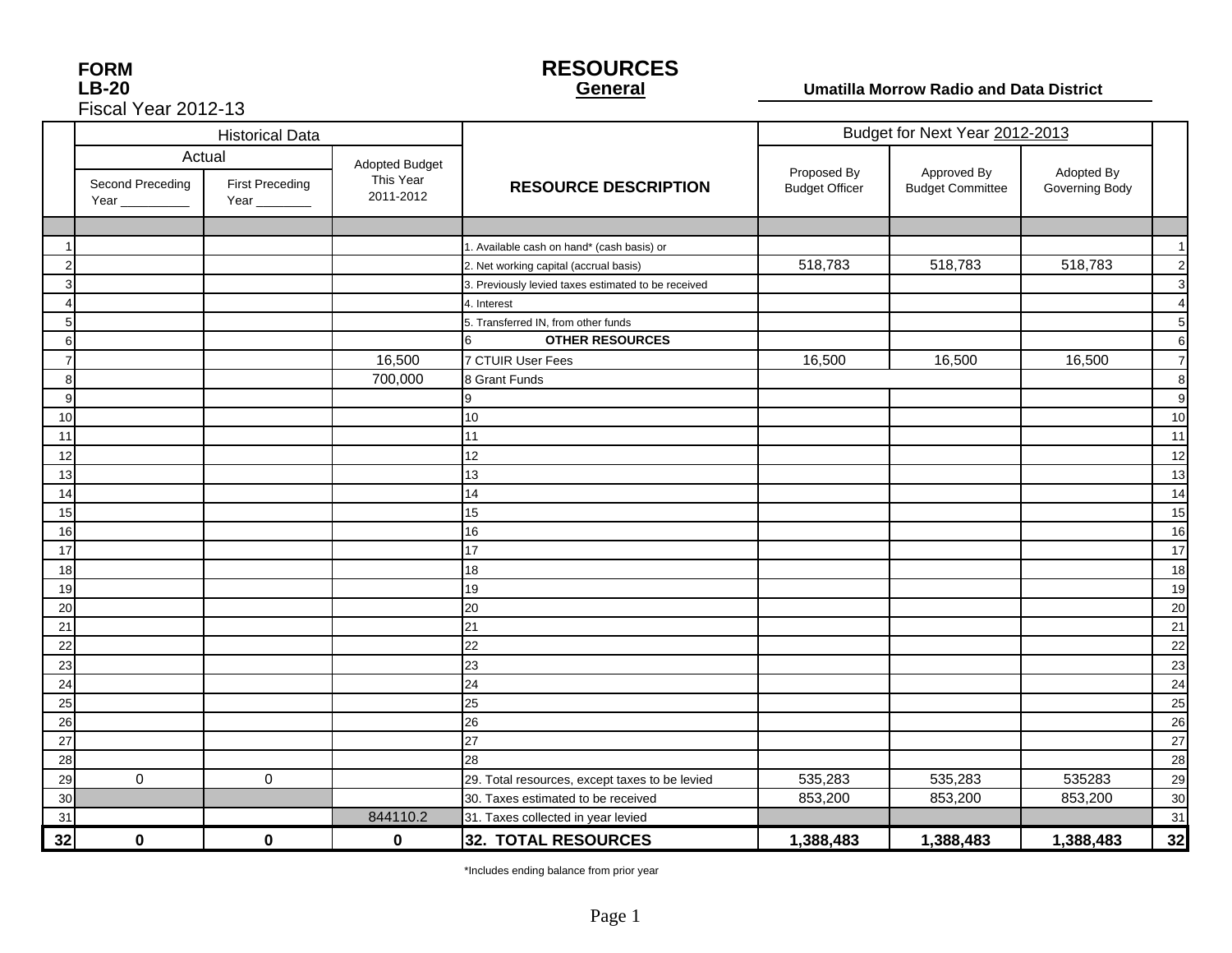#### **FORMLB-30**

### **REQUIREMENTS SUMMARY**

#### **BY FUND, ORGANIZATIONAL UNIT OR PROGRAM**

General Fund **Contract Contract Contract Contract Contract Contract Contract Contract Contract Contract Contract Contract Contract Contract Contract Contract Contract Contract Contract Contract Contract Contract Contract C** 

Fiscal Year 2012-13

|    |                  | <b>Historical Data</b> |                |                                             |                       | Budget For Next Year 2012-2013 |                |                |  |  |
|----|------------------|------------------------|----------------|---------------------------------------------|-----------------------|--------------------------------|----------------|----------------|--|--|
|    | <b>Actual</b>    |                        | Adopted Budget | <b>EXPENDITURE DESCRIPTION</b>              |                       |                                |                |                |  |  |
|    | Second Preceding | <b>First Preceding</b> | This Year      |                                             | Proprosed By          | Approved By                    | Adopted By     |                |  |  |
|    | Year $_{-}$      | Year $_{-}$            | 2011-2012      |                                             | <b>Budget Officer</b> | <b>Budget Committee</b>        | Governing Body |                |  |  |
|    |                  |                        |                | PERSONAL SERVICES                           |                       |                                |                |                |  |  |
|    |                  |                        | 174,200        | 1 ADMINISTRATION                            | 243,476               | 243,476                        | 243,476        | $\overline{1}$ |  |  |
| 2  |                  |                        |                |                                             |                       |                                |                | $\overline{2}$ |  |  |
| 3  |                  |                        |                | 3                                           |                       |                                |                | 3              |  |  |
|    |                  |                        |                |                                             |                       |                                |                | $\overline{4}$ |  |  |
| 5  |                  |                        |                | 5                                           |                       |                                |                | 5              |  |  |
| 6  |                  |                        |                | 6                                           |                       |                                |                | 6              |  |  |
| 7  | 0                | $\mathbf 0$            | 174200         | <b>7 TOTAL PERSONAL SERVICES</b>            | 243,476               | 243,476                        | 243,476        | $\overline{7}$ |  |  |
|    |                  |                        |                | MATERIALS AND SERVICES                      |                       |                                |                |                |  |  |
| 8  |                  |                        | 308,500        | 8 ADMINISTRATION                            | 376,642               | 376,642                        | 376,642        | 8              |  |  |
| 9  |                  |                        | 85,000         | 9 FACILITIES                                | 95,000                | 95,000                         | 95,000         | 9              |  |  |
| 10 |                  |                        |                | 10                                          |                       |                                |                | 10             |  |  |
| 11 |                  |                        |                | 11                                          |                       |                                |                | 11             |  |  |
| 12 |                  |                        |                | 12                                          |                       |                                |                | 12             |  |  |
| 13 |                  |                        |                | 13                                          |                       |                                |                | 13             |  |  |
|    |                  |                        |                |                                             |                       |                                |                |                |  |  |
| 14 | 0                | $\mathbf 0$            | 393500         | <b>14 TOTAL MATERIALS AND SERVICES</b>      | 471,642               | 471,642                        | 471,642        | 14             |  |  |
|    |                  |                        |                | <b>CAPITAL OUTLAY</b>                       |                       |                                |                |                |  |  |
| 15 |                  |                        | 893,000        | <b>15 EQUIPMENT</b>                         | 220,000               | 220,000                        | 220,000        | 15             |  |  |
| 16 |                  |                        |                | 16 Infrastructure and Equipment Replacement | 387,565               | 387,565                        | 387,565        | 16             |  |  |
| 17 |                  |                        |                | 17 Debt Service                             |                       |                                | 31,000         | 17             |  |  |
| 18 |                  |                        |                | 18 Maintenance Vehicle                      |                       |                                | 17,041         | 18             |  |  |
| 19 |                  |                        |                | 19                                          |                       |                                |                | 19             |  |  |
| 20 |                  |                        |                | 20                                          |                       |                                |                | 20             |  |  |
| 21 | 0                | 0                      | 893000         | 21 TOTAL CAPITAL OUTLAY                     | 607,565               | 607,565                        | 655,606        | 21             |  |  |
|    |                  |                        |                | TRANSFERRED TO OTHER FUNDS                  |                       |                                |                |                |  |  |
| 22 |                  |                        |                | 22                                          |                       |                                |                | 22             |  |  |
| 23 |                  |                        |                | 23                                          |                       |                                |                | 23             |  |  |
| 24 |                  |                        |                | 24                                          |                       |                                |                | 24             |  |  |
| 25 |                  |                        | 61,800         | 25 General Operating Contingency            | 61,800                | 61,800                         | 61,800         | 25             |  |  |
|    |                  |                        |                | 26 TOTAL TRANSFERS & CONTINGENCIES          |                       |                                |                |                |  |  |
| 26 |                  |                        |                | 27 TOTAL EXPENDITURES                       |                       |                                |                | 26             |  |  |
| 27 |                  |                        | 4,000          | 28 UNAPPROPRIATED ENDING FUND BALANCE       | 4,000                 | 4,000                          | 4,000          | 27             |  |  |
| 28 | $\mathbf 0$      | $\bf{0}$               | 1526500        | <b>TOTAL</b><br>29                          | 1,388,483             | 1,388,483                      | 1,436,524      | 28             |  |  |

150-504-030 (Rev 12/09)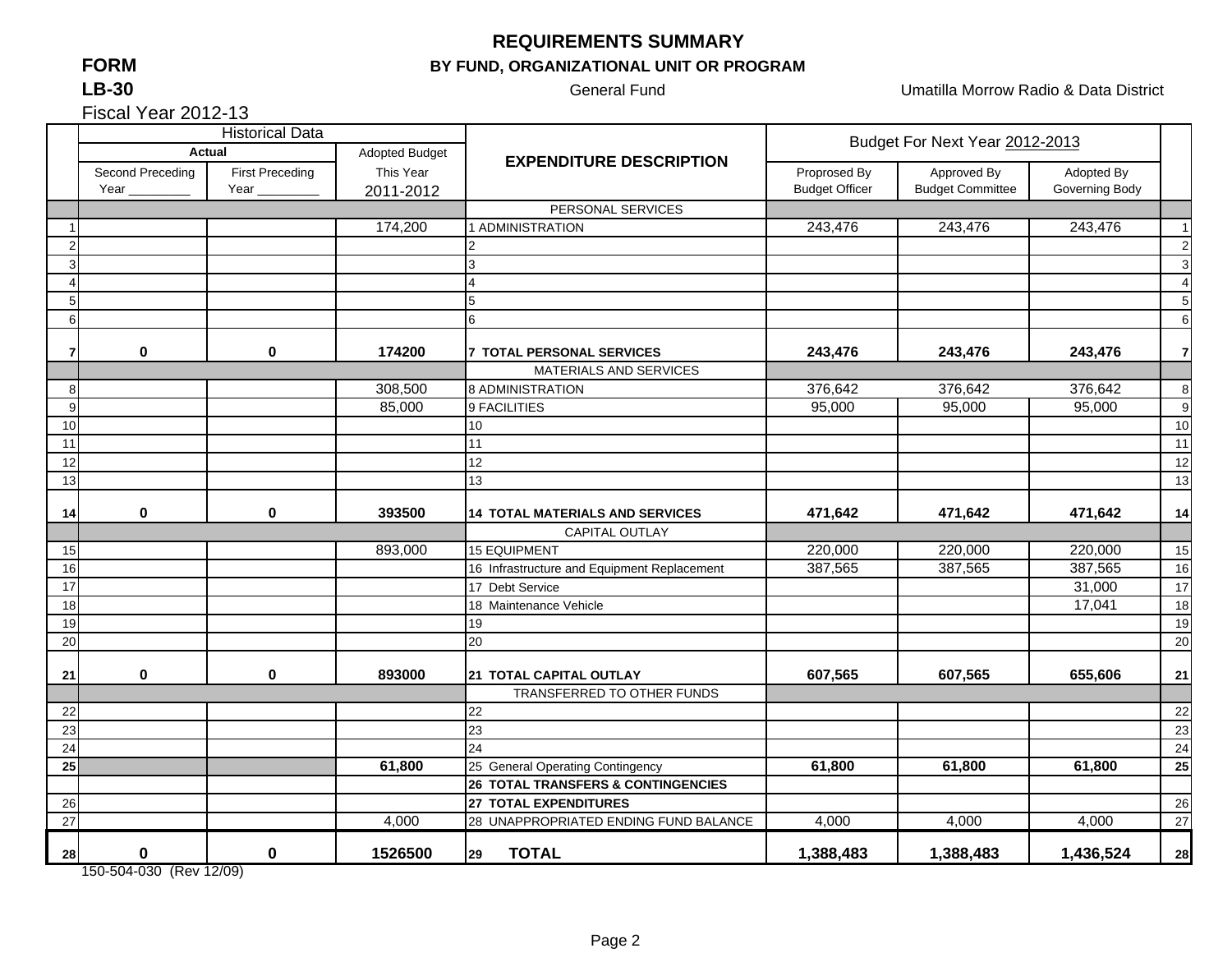#### **DETAILED REQUIREMENTS**

#### ADMINISTRATIONGeneral Fund

Umatilla Morrow Radio & Data District

#### Adopted Budget Second Preceding Pirst Preceding This Year Proposed by This Year Proposed by Adopted by Adopted by Adopted by Year \_\_\_\_\_\_\_\_ Year \_\_\_\_\_ 2011-2012anget Budget Officer Budget Committee Governing Body (Budget Committee Governing Body 1 1 1 PERSONNEL SERVICES2 81,000 81,000 81,000 81,000 81,000 81,000 81,000 81,000 81,000 81,000 81,000 81,000 81,000 81,000 81,000 81, 3 36,000 42,000 42,000 42,000 3 3 Administrative/Technical Assistant 4 10,000 16,000 16,000 16,000 4 4 Payroll Taxes 5 27,000 27,000 27,000 27,000 27,000 27,000 27,000 27,000 27,000 27,000 27,000 27 6 24,000 |6 Medical 12,000 | 12,000 | 12,000 | 6 7 2000|7 Workers Comp | | 2,400| 2,400| 2,400| 7 8 140 140 140 8 99 |9 Long Term Disability Insurance 264 264 9 10 10 11 11 12 12 13 13 14 14 15 15 16 16 17 17 18 18 19 19 20 20 21 21 22 22 23 23 24 24 25 25 26 26 27 27 28 28 29 29 300| | | |30 TOTALS | | | 180,804| 180,804| 180,804|30 31 31 31 Ending balance (prior years) 32 62,672 62,672 62,672 32 **32 UNAPPROPRIATED ENDING FUND BALANCE33 0 0 174200 243,476 243,476 243,476 33 33 TOTAL REQUIREMENTS**Range\* Historical Data<br>Actual 1 Adopted Budget Nudget Nudget Actual 1 Adopted Budget Budget Actual 1 Adopted Budget Budget 1 Adopted Budget **Historical Preceding Adopted Budget REQUIREMENTS DESCRIPTION** Employees5 PERS  $24.000$  6 Medical 7 Workers Comp 8 Life Insurance1314151610111221 22 2324171819202930 TOTALS25262728

150-504-031 (Rev 12/09)

**FORMLB-31**

# Fiscal Year 2012-13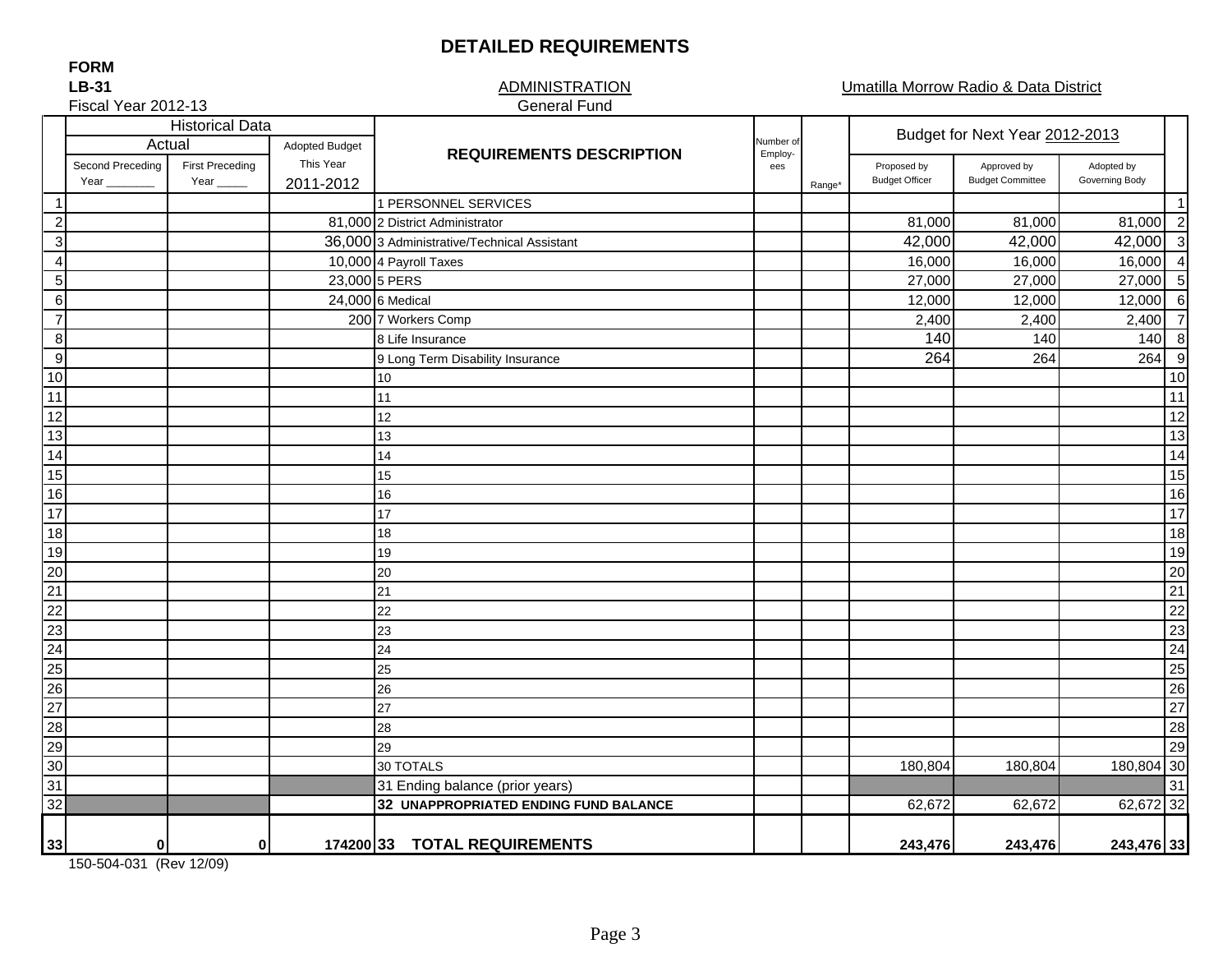#### **DETAILED REQUIREMENTS**

#### **ADMINISTRATION** General Fund

Umatilla Morrow Radio & Data District

Fiscal Year 2012-13

|                         | <b>Historical Data</b>   |                                |                        |                                             |                       |                                 |                                      | Budget for Next Year 2012-2013         |                              |                          |  |  |
|-------------------------|--------------------------|--------------------------------|------------------------|---------------------------------------------|-----------------------|---------------------------------|--------------------------------------|----------------------------------------|------------------------------|--------------------------|--|--|
|                         |                          | Actual                         |                        |                                             | <b>Adopted Budget</b> | <b>REQUIREMENTS DESCRIPTION</b> | Number<br>of Employ-                 |                                        |                              |                          |  |  |
|                         | Second Preceding<br>Year | <b>First Preceding</b><br>Year | This Year<br>2011-2012 |                                             | ees                   | Range <sup>*</sup>              | Proposed by<br><b>Budget Officer</b> | Approved by<br><b>Budget Committee</b> | Adopted by<br>Governing Body |                          |  |  |
| $\overline{1}$          |                          |                                |                        | 1 MATERIALS AND SERVICES                    |                       |                                 |                                      |                                        |                              | -1                       |  |  |
| $\overline{\mathbf{c}}$ |                          |                                |                        | 10,000 2 Professional Services              |                       |                                 | 10,000                               | 10,000                                 | 10,000                       | $\overline{\phantom{0}}$ |  |  |
| $\sqrt{3}$              |                          |                                |                        | 63,000 3 Voice System Maintenance           |                       |                                 | 83,800                               | 83,800                                 | 83,800                       | $\overline{\mathbf{3}}$  |  |  |
| $\overline{4}$          |                          |                                |                        | 23,000 4 IT Sevices                         |                       |                                 | 25,000                               | 25,000                                 | 25,000                       | $\overline{4}$           |  |  |
| $\sqrt{5}$              |                          |                                |                        | 50,000 5 Microwave System Maintenance       |                       |                                 | 55,000                               | 55,000                                 | 55,000                       | 5                        |  |  |
| $\,6\,$                 |                          |                                |                        | 7,000 6 Subscriber Unit Maintenance         |                       |                                 | 10,000                               | 10,000                                 | 10,000                       | 6                        |  |  |
| $\overline{7}$          |                          |                                |                        | 8,000 7 Office Supplies and Maintenance     |                       |                                 | 8,000                                | 8,000                                  | 8,000                        | $\overline{7}$           |  |  |
| $\,8\,$                 |                          |                                |                        | 4,000 8 Notifications and Publication       |                       |                                 | 1,500                                | 1,500                                  | $1,500$ 8                    |                          |  |  |
| $\boldsymbol{9}$        |                          |                                |                        | 15,000 9 Training/Travel                    |                       |                                 | 15,000                               | 15,000                                 | 15,000                       | - 9                      |  |  |
| 10                      |                          |                                |                        | 7,000 10 Office Space Rent                  |                       |                                 | 9,000                                | 9,000                                  | $9,000$ 10                   |                          |  |  |
| 11                      |                          |                                |                        | 1.000 11 Warehouse Rent                     |                       |                                 | 1,000                                | 1,000                                  | 1,000 11                     |                          |  |  |
| $\overline{12}$         |                          |                                |                        | 1,200 12 Dues/Fees                          |                       |                                 | 200                                  | 200                                    | 200 12                       |                          |  |  |
| 13                      |                          |                                |                        | 600 13 Subscriber Unit Software Maintenance |                       |                                 | 600                                  | 600                                    | 600 13                       |                          |  |  |
| 14                      |                          |                                |                        | 40,000 14 Insurance/ Board Bonding          |                       |                                 | 40,000                               | 40,000                                 | 40,000 14                    |                          |  |  |
| 15                      |                          |                                |                        | 10.000 15 Annual Audit                      |                       |                                 | 6,000                                | 6,000                                  | 6,000 15                     |                          |  |  |
| 16                      |                          |                                |                        | 5,000 16 Quarterly Bookkeeping Review       |                       |                                 | 5,000                                | 5,000                                  | 5,000 16                     |                          |  |  |
| $\overline{17}$         |                          |                                |                        | 3,800 17 Elections                          |                       |                                 | 3,500                                | 3,500                                  | 3,500 17                     |                          |  |  |
| 18                      |                          |                                |                        | 3,600 18 Cell Phone and Data Card           |                       |                                 | 1,800                                | 1,800                                  | 1,800 18                     |                          |  |  |
| 19                      |                          |                                |                        | 300 19 Protective Clothing and Equipment    |                       |                                 | 600                                  | 600                                    | 600 19                       |                          |  |  |
| 20                      |                          |                                |                        | 1,000 20 Test Equipment Maintenance         |                       |                                 | 1,500                                | 1,500                                  | 1,500 20                     |                          |  |  |
| 21                      |                          |                                |                        | 20,000 21 Vehicle Expenses                  |                       |                                 | 68,100                               | 68,100                                 | 68,100 21                    |                          |  |  |
| 22                      |                          |                                |                        | 5,000 22 Legal Expenses                     |                       |                                 | 5,000                                | 5,000                                  | 5,000 22                     |                          |  |  |
| 23                      |                          |                                |                        | 5,000 23 Board Expenses                     |                       |                                 | 1,500                                | 1,500                                  | 1,500 23                     |                          |  |  |
| 24                      |                          |                                |                        | 25,000 24 Bookkeeping                       |                       |                                 | 3,600                                | 3,600                                  | 3,600 24                     |                          |  |  |
| $\overline{25}$         |                          |                                |                        | 25                                          |                       |                                 |                                      |                                        |                              | 25                       |  |  |
| 26                      |                          |                                |                        | 26                                          |                       |                                 |                                      |                                        |                              | 26                       |  |  |
| $\overline{27}$         |                          |                                |                        | 27                                          |                       |                                 |                                      |                                        |                              | 27                       |  |  |
| $\overline{28}$         |                          |                                |                        | 28                                          |                       |                                 |                                      |                                        |                              | 28                       |  |  |
| 29                      |                          |                                |                        | 29                                          |                       |                                 |                                      |                                        |                              | 29                       |  |  |
| 30                      |                          |                                |                        | 30 Totals                                   |                       |                                 | 355,700                              | 355,700                                | 355,700 30                   |                          |  |  |
| 31                      |                          |                                |                        | 31 Ending balance (prior years)             |                       |                                 |                                      |                                        |                              | 31                       |  |  |
| 32                      |                          |                                |                        | 32 UNAPPROPRIATED ENDING FUND BALANCE       |                       |                                 | 20,942                               | 20,942                                 | 20,942 32                    |                          |  |  |
| 33                      | $\bf{0}$                 | $\mathbf{0}$                   |                        | 308500 33 TOTAL REQUIREMENTS                |                       |                                 | 376,642                              | 376,642                                | 376,642 33                   |                          |  |  |

150-504-031 (Rev 12/09)

**FORM**

# **LB-31**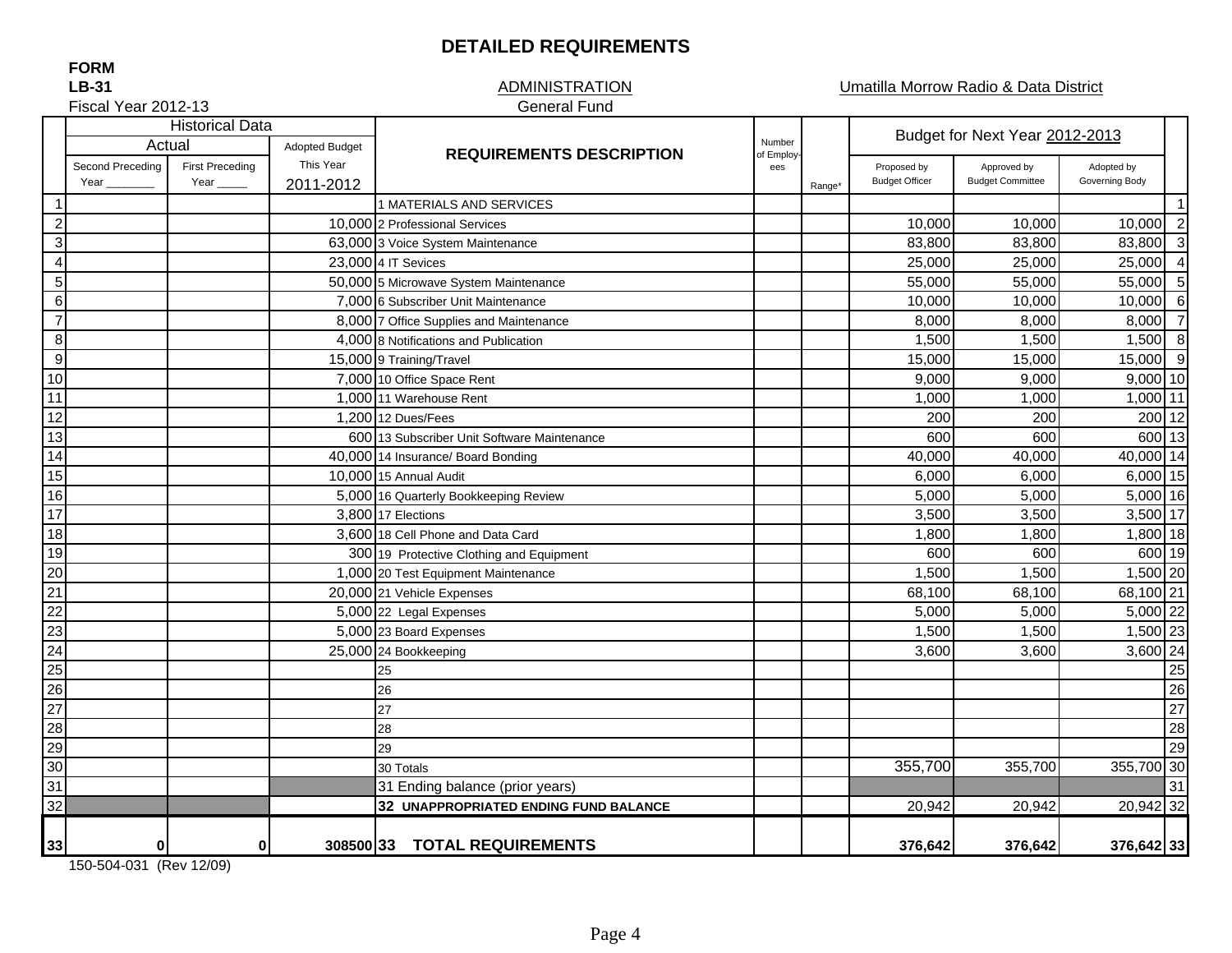### **DETAILED EXPENDITURES**

Adopted Budget Second Preceding **Primary First Preceding Proposed by Proposed by Approved by Adopted by Adopted by Adopted by Adopted by Adopted by Adopted by Adopted by Adopted by Adopted by Adopted by Adopted by Adopted by Adopted by A** Year \_\_\_\_\_\_\_\_\_\_\_\_ Year \_\_\_\_\_\_\_\_\_\_ 2011-2012 ange\* Budget Officer Budget Committee Governing Body (November 2009) (Range\* Budget Committee Governing Body 1 1 2 55,000 |2 Site Leases 55,000 | 55,000 | 55,000 | 2 3 30,000 30,000 30,000 30,000 3 3 Site Maintenance4 4 5 5 6 6 7 7 8 8 9 9 10 10 11 11 12 12 13 13 14 14 15 15 16 16 17 17 18 18 19 19 20 20 21 21 22 22 23 23 24 24 25 25 26 26 27 27 28 28 29 29 30 30 31 31 31 Ending balance (prior years) 32 10,000 10000 10000 32 **32 UNAPPROPRIATED ENDING FUND BALANCE 33 0 0 85000 95,000 95000 95000 33 33 TOTAL REQUIREMENTS**Fiscal Year 2012-13 General Fund Range\* Historical Data<br>Actual Adopted Budget **Budget Budget COLL Adopted Budget Report Following Colleger** Report Following Property of Number **Here** Adopted Budget **REQUIREMENTS DESCRIPTION**<br>First Preceding This Year **REQUIREMENTS DESCRIPTION** of Employees 56781 FACILITIES413 14 1516 910 111221222324  $\overline{17}$ 18 19 2029 3025 26 2728

150-504-031 (Rev 12/09)

**FORMLB-31**

Facilities Umatilla Morrow Radio & Data District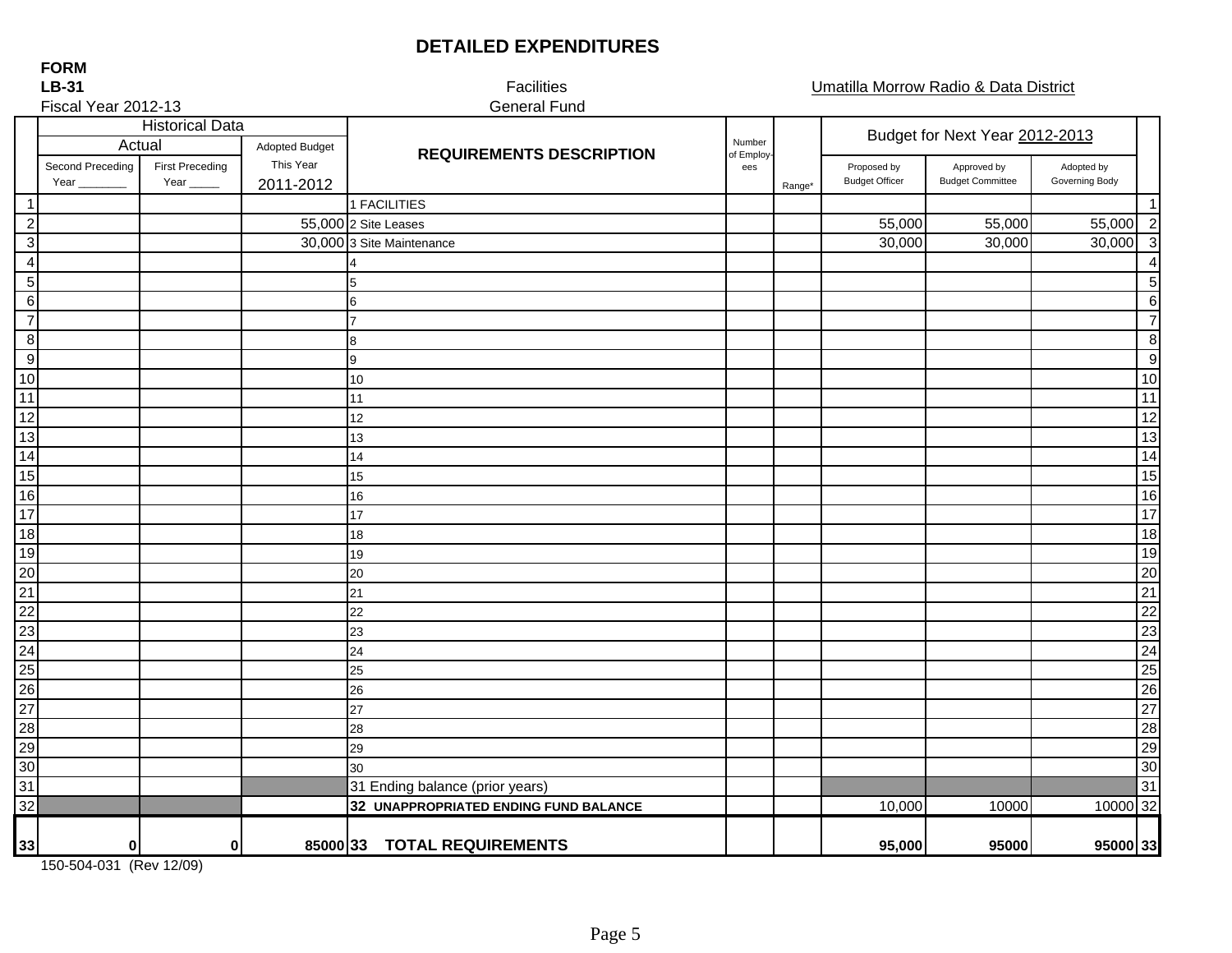## **DETAILED EXPENDITURES**

Umatilla Morrow Radio & Data District

#### **FORM LB-31**

#### $F$ iscal Year 2012-12

|                 | <b>LB-31</b>                     |                                       |                        | Equipment                                                |                   |        |                                      | Umatilla Morrow Radio & Data District  |                              |                                |  |  |
|-----------------|----------------------------------|---------------------------------------|------------------------|----------------------------------------------------------|-------------------|--------|--------------------------------------|----------------------------------------|------------------------------|--------------------------------|--|--|
|                 | Fiscal Year 2012-13              |                                       |                        | <b>General Fund</b>                                      |                   |        |                                      |                                        |                              |                                |  |  |
|                 | <b>Historical Data</b><br>Actual |                                       |                        |                                                          | Adopted Budget    |        | Number                               |                                        |                              | Budget for Next Year 2012-2013 |  |  |
|                 | Second Preceding<br>Year         | <b>First Preceding</b><br>Year $_{-}$ | This Year<br>2011-2012 | <b>REQUIREMENTS DESCRIPTION</b>                          | of Employ-<br>ees | Range* | Proposed by<br><b>Budget Officer</b> | Approved by<br><b>Budget Committee</b> | Adopted by<br>Governing Body |                                |  |  |
| -1              |                                  |                                       |                        | 1 EQUIPMENT                                              |                   |        |                                      |                                        |                              | $\overline{1}$                 |  |  |
| $\overline{2}$  |                                  |                                       |                        | 85,000 2 Site Equipment                                  |                   |        | 85,000                               | 85,000                                 | 85,000 2                     |                                |  |  |
| $\sqrt{3}$      |                                  |                                       |                        | 78,000 3 Field Equipment (Mobile, Portable, Pager Units) |                   |        | 60,000                               | 60,000                                 | 60,000 3                     |                                |  |  |
| $\overline{4}$  |                                  |                                       |                        | 30,000 4 Interoperablity Equipment                       |                   |        | 30,000                               | 30,000                                 | $30,000$ 4                   |                                |  |  |
| $\sqrt{5}$      |                                  |                                       |                        | 700,000 5 Alpha Numeric Paging System                    |                   |        |                                      |                                        |                              | $\overline{5}$                 |  |  |
| $\,6$           |                                  |                                       |                        | 6 Channel Bank Upgrade Project                           |                   |        | 45,000                               | 45,000                                 | 45,000                       | $\,6$                          |  |  |
| $\overline{7}$  |                                  |                                       |                        |                                                          |                   |        |                                      |                                        |                              | $\overline{7}$                 |  |  |
| 8 <sup>8</sup>  |                                  |                                       |                        | 8                                                        |                   |        |                                      |                                        |                              | 8                              |  |  |
| 9               |                                  |                                       |                        | 9                                                        |                   |        |                                      |                                        |                              | 9                              |  |  |
| 10              |                                  |                                       |                        | 10                                                       |                   |        |                                      |                                        |                              | 10                             |  |  |
| 11              |                                  |                                       |                        | 11                                                       |                   |        |                                      |                                        |                              | $11$                           |  |  |
| 12              |                                  |                                       |                        | 12                                                       |                   |        |                                      |                                        |                              | 12                             |  |  |
| 13              |                                  |                                       |                        | 13                                                       |                   |        |                                      |                                        |                              | 13                             |  |  |
| $\overline{14}$ |                                  |                                       |                        | 14                                                       |                   |        |                                      |                                        |                              | 14                             |  |  |
| 15              |                                  |                                       |                        | 15                                                       |                   |        |                                      |                                        |                              | 15                             |  |  |
| 16              |                                  |                                       |                        | 16                                                       |                   |        |                                      |                                        |                              | 16                             |  |  |
| 17              |                                  |                                       |                        | 17                                                       |                   |        |                                      |                                        |                              | 17                             |  |  |
| 18              |                                  |                                       |                        | 18                                                       |                   |        |                                      |                                        |                              | 18                             |  |  |
| 19              |                                  |                                       |                        | 19                                                       |                   |        |                                      |                                        |                              | 19                             |  |  |
| $\overline{20}$ |                                  |                                       |                        | 20                                                       |                   |        |                                      |                                        |                              | 20                             |  |  |
| $\frac{11}{21}$ |                                  |                                       |                        | 21                                                       |                   |        |                                      |                                        |                              | 21                             |  |  |
|                 |                                  |                                       |                        | 22                                                       |                   |        |                                      |                                        |                              | 22                             |  |  |
| 23              |                                  |                                       |                        | 23                                                       |                   |        |                                      |                                        |                              | 23                             |  |  |
| 24              |                                  |                                       |                        | 24                                                       |                   |        |                                      |                                        |                              | $\overline{24}$                |  |  |
| 25              |                                  |                                       |                        | 25                                                       |                   |        |                                      |                                        |                              | $\overline{25}$                |  |  |
| 26              |                                  |                                       |                        | 26                                                       |                   |        |                                      |                                        |                              | 26                             |  |  |
| 27              |                                  |                                       |                        | 27                                                       |                   |        |                                      |                                        |                              | 27                             |  |  |
| $\frac{28}{29}$ |                                  |                                       |                        | 28                                                       |                   |        |                                      |                                        |                              | 28                             |  |  |
|                 |                                  |                                       |                        | 29                                                       |                   |        |                                      |                                        |                              | 29                             |  |  |
| 30              |                                  |                                       |                        | 30                                                       |                   |        |                                      |                                        |                              | 30                             |  |  |
| 31              |                                  |                                       |                        | 31 Ending balance (prior years)                          |                   |        |                                      |                                        |                              | 31                             |  |  |
| 32              |                                  |                                       |                        | 32 UNAPPROPRIATED ENDING FUND BALANCE                    |                   |        |                                      |                                        |                              | 32                             |  |  |
| 33              | $\bf{0}$                         | $\mathbf{0}$                          |                        | 893000 33 TOTAL REQUIREMENTS                             |                   |        | 220,000                              | 220,000                                | 220000 33                    |                                |  |  |

150-504-031 (Rev 12/09)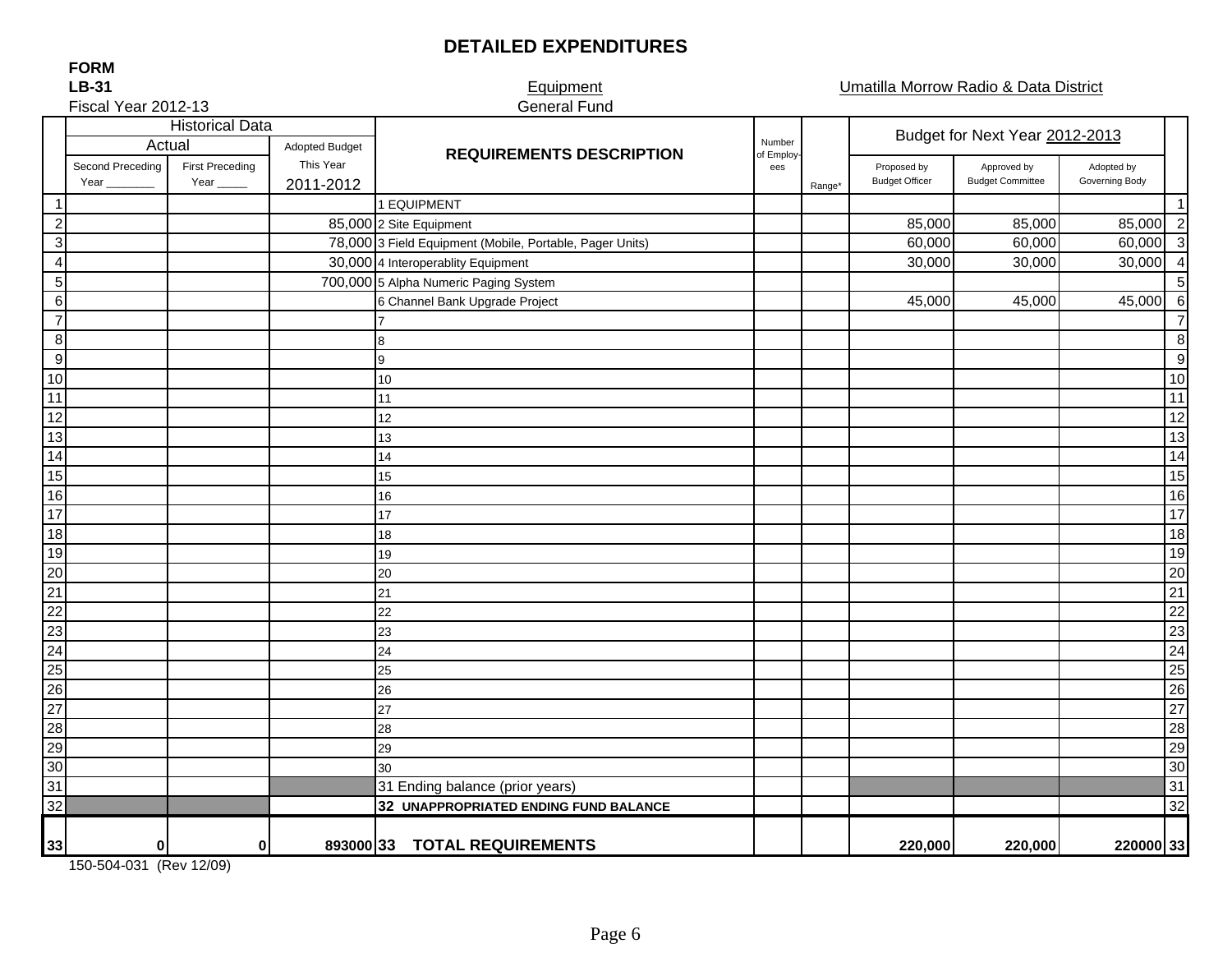#### **DETAILED REQUIREMENTS**

Umatilla Morrow Radio & Data District

Fiscal Year 2012-13

**FORMLB-31**

Infrastructure and Equipment Replacement General Fund

|                 |                          |                                       | <b>Historical Data</b> |                                            | Budget for Next Year 2012-2013       |                                        |                              |  |
|-----------------|--------------------------|---------------------------------------|------------------------|--------------------------------------------|--------------------------------------|----------------------------------------|------------------------------|--|
|                 |                          | Actual<br><b>Adopted Budget</b>       |                        | <b>REQUIREMENTS DESCRIPTION</b>            |                                      |                                        |                              |  |
|                 | Second Preceding<br>Year | <b>First Preceding</b><br>Year $_{-}$ | This Year              |                                            | Proposed by<br><b>Budget Officer</b> | Approved by<br><b>Budget Committee</b> | Adopted by<br>Governing Body |  |
| $\mathbf{1}$    |                          |                                       |                        | 1 Infrastructure and Equipment Replacement | 387,565                              | 387,565                                | 387,565<br>$\overline{1}$    |  |
| $\mathbf{2}$    |                          |                                       |                        |                                            |                                      |                                        | $\overline{2}$               |  |
| 3 <sup>1</sup>  |                          |                                       |                        | 3                                          |                                      |                                        | 3                            |  |
| $\vert$         |                          |                                       |                        | $\overline{4}$                             |                                      |                                        | $\overline{4}$               |  |
| 5 <sup>1</sup>  |                          |                                       |                        | 5                                          |                                      |                                        | 5                            |  |
| $6 \mid$        |                          |                                       |                        | 6                                          |                                      |                                        | $\,6$                        |  |
| $\overline{7}$  |                          |                                       |                        | 7                                          |                                      |                                        | $\overline{7}$               |  |
| 8 <sup>1</sup>  |                          |                                       |                        | 8                                          |                                      |                                        | 8                            |  |
| 9               |                          |                                       |                        | 9                                          |                                      |                                        | 9                            |  |
| 10              |                          |                                       |                        | 10                                         |                                      |                                        | 10                           |  |
| 11              |                          |                                       |                        | 11                                         |                                      |                                        | 11                           |  |
| 12              |                          |                                       |                        | 12                                         |                                      |                                        | $\overline{12}$              |  |
| 13              |                          |                                       |                        | 13                                         |                                      |                                        | 13                           |  |
| 14              |                          |                                       |                        | 14                                         |                                      |                                        | 14                           |  |
| 15              |                          |                                       |                        | 15                                         |                                      |                                        | 15                           |  |
| 16              |                          |                                       |                        | 16                                         |                                      |                                        | 16                           |  |
| 17              |                          |                                       |                        | 17                                         |                                      |                                        | 17                           |  |
| 18              |                          |                                       |                        | 18                                         |                                      |                                        | 18                           |  |
| 19              |                          |                                       |                        | 19                                         |                                      |                                        | 19                           |  |
| 20              |                          |                                       |                        | 20                                         |                                      |                                        | 20                           |  |
| $\overline{21}$ |                          |                                       |                        | 21                                         |                                      |                                        | 21                           |  |
| $\overline{22}$ |                          |                                       |                        | 22                                         |                                      |                                        | $\overline{22}$              |  |
| $\overline{23}$ |                          |                                       |                        | 23                                         |                                      |                                        | 23                           |  |
| 24              |                          |                                       |                        | 24                                         |                                      |                                        | 24                           |  |
| 25              |                          |                                       |                        | 25                                         |                                      |                                        | 25                           |  |
| 26              |                          |                                       |                        | 26                                         |                                      |                                        | 26                           |  |
| 27              |                          |                                       |                        | 27                                         |                                      |                                        | 27                           |  |
| 28              |                          |                                       |                        | 28                                         |                                      |                                        | 28                           |  |
| 29              |                          |                                       |                        | 29                                         |                                      |                                        | 29                           |  |
| 30              |                          |                                       |                        | 30                                         |                                      |                                        | 30                           |  |
| 31              |                          |                                       |                        | 31 Ending balance (prior years)            |                                      |                                        | 31                           |  |
| 32              |                          |                                       |                        | 32 UNAPPROPRIATED ENDING FUND BALANCE      |                                      |                                        | 32                           |  |
| 33              | $\bf{0}$                 | 0                                     |                        | 033 TOTAL REQUIREMENTS                     | 387,565                              | 387565                                 | 387565 33                    |  |

150-504-031 (Rev 12/09)